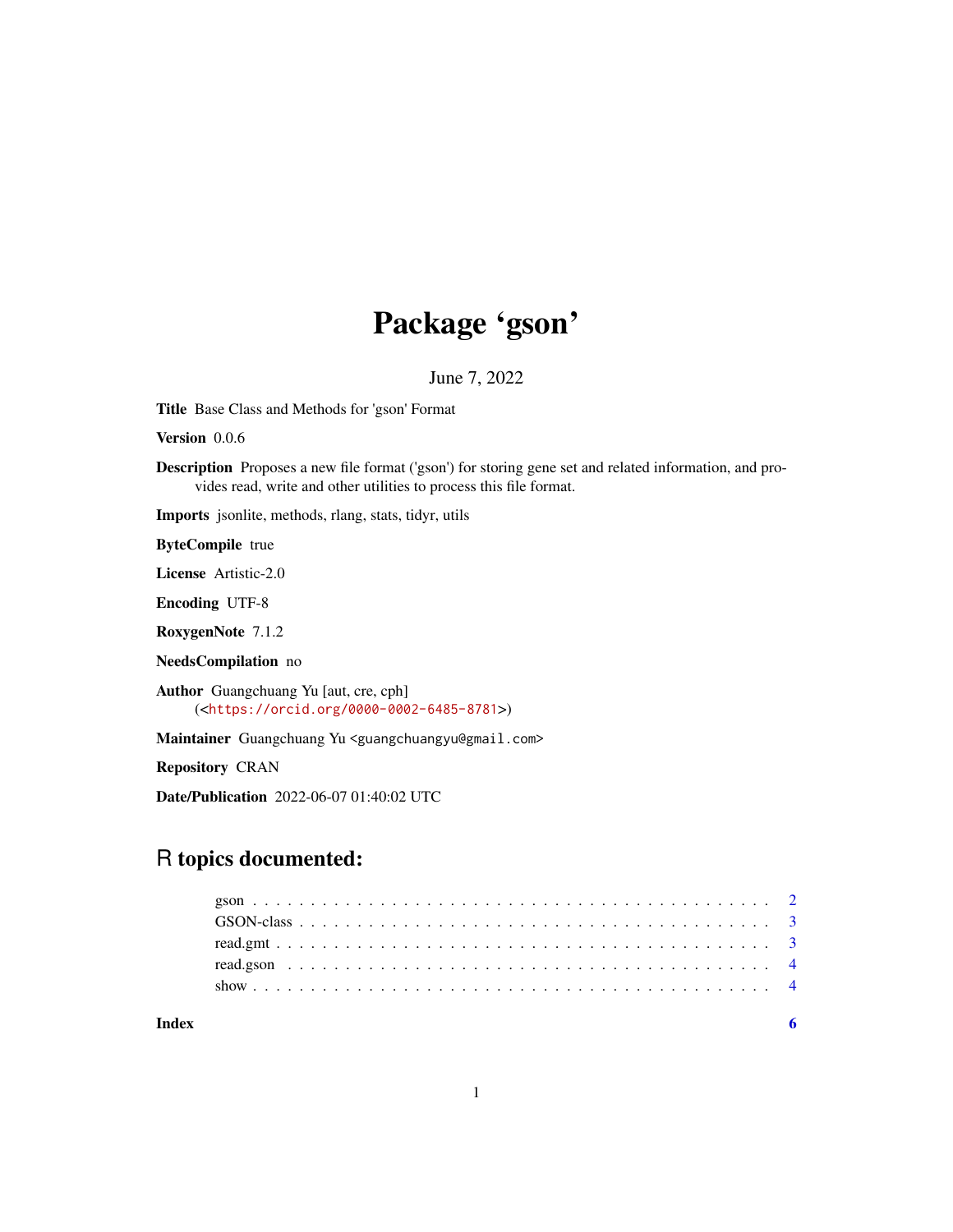#### Description

construct a 'GSON' object

#### Usage

```
gson(
  gsid2gene,
  gsid2name = NULL,
  gene2name = NULL,
  species = NULL,
  gsname = NULL,
 version = NULL,
  accessed_date = NULL,
  info = NULL
)
```
#### Arguments

| gsid2gene     | A data frame with first column of gene set IDs and second column of genes             |
|---------------|---------------------------------------------------------------------------------------|
| gsid2name     | A data frame with first column of gene set IDs and second column of gene set<br>names |
| gene2name     | A data frame with first column of genes and second column of gene symbols             |
| species       | Which species of the genes belongs to                                                 |
| gsname        | Name of the gene set (e.g., GO, KEGG, etc.)                                           |
| version       | version of the gene set                                                               |
| accessed_date | date to obtain the gene set data                                                      |
| info          | extra information                                                                     |

#### Value

A 'GSON' instance

#### Examples

```
wpfile <- system.file('extdata', "wikipathways-20220310-gmt-Homo_sapiens.gmt", package='gson')
x <- read.gmt.wp(wpfile)
gsid2gene <- data.frame(gsid=x$wpid, gene=x$gene)
gsid2name <- unique(data.frame(gsid=x$wpid, name=x$name))
species <- unique(x$species)
version <- unique(x$version)
gson(gsid2gene=gsid2gene, gsid2name=gsid2name, species=species, version=version)
```
<span id="page-1-0"></span>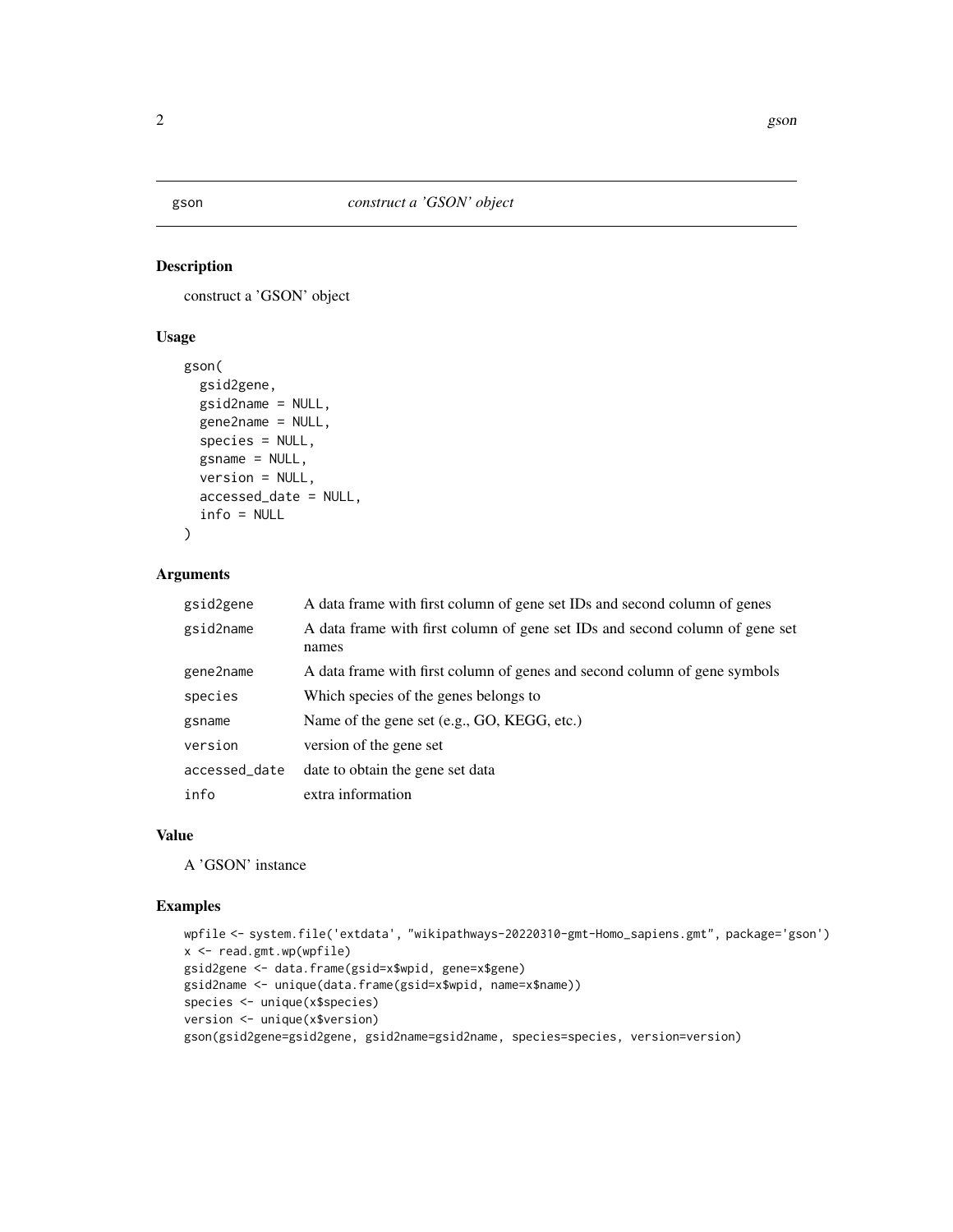<span id="page-2-0"></span>

#### Description

Class "GSON" This class represents gene set information.

#### **Slots**

gsid2gene data.frame with two columns of 'gsid' and 'gene' gsid2name data.frame with two columns of 'gsid' and 'name' gene2name data.frame with two columns of 'gene' and 'name' species species of the annotation gsname gene set name, e.g., GO, KEGG version version of the gene set accessed\_date time to obtain the gene set data info extra information

#### Author(s)

Guangchuang Yu <https://yulab-smu.top>

read.gmt *read.gmt*

#### Description

parse gmt file to a data.frame

#### Usage

```
read.gmt(gmtfile)
```
read.gmt.wp(gmtfile, output = "data.frame")

#### Arguments

| gmtfile | gmt file                      |
|---------|-------------------------------|
| output  | one of 'data.frame' or 'GSON' |

#### Value

data.frame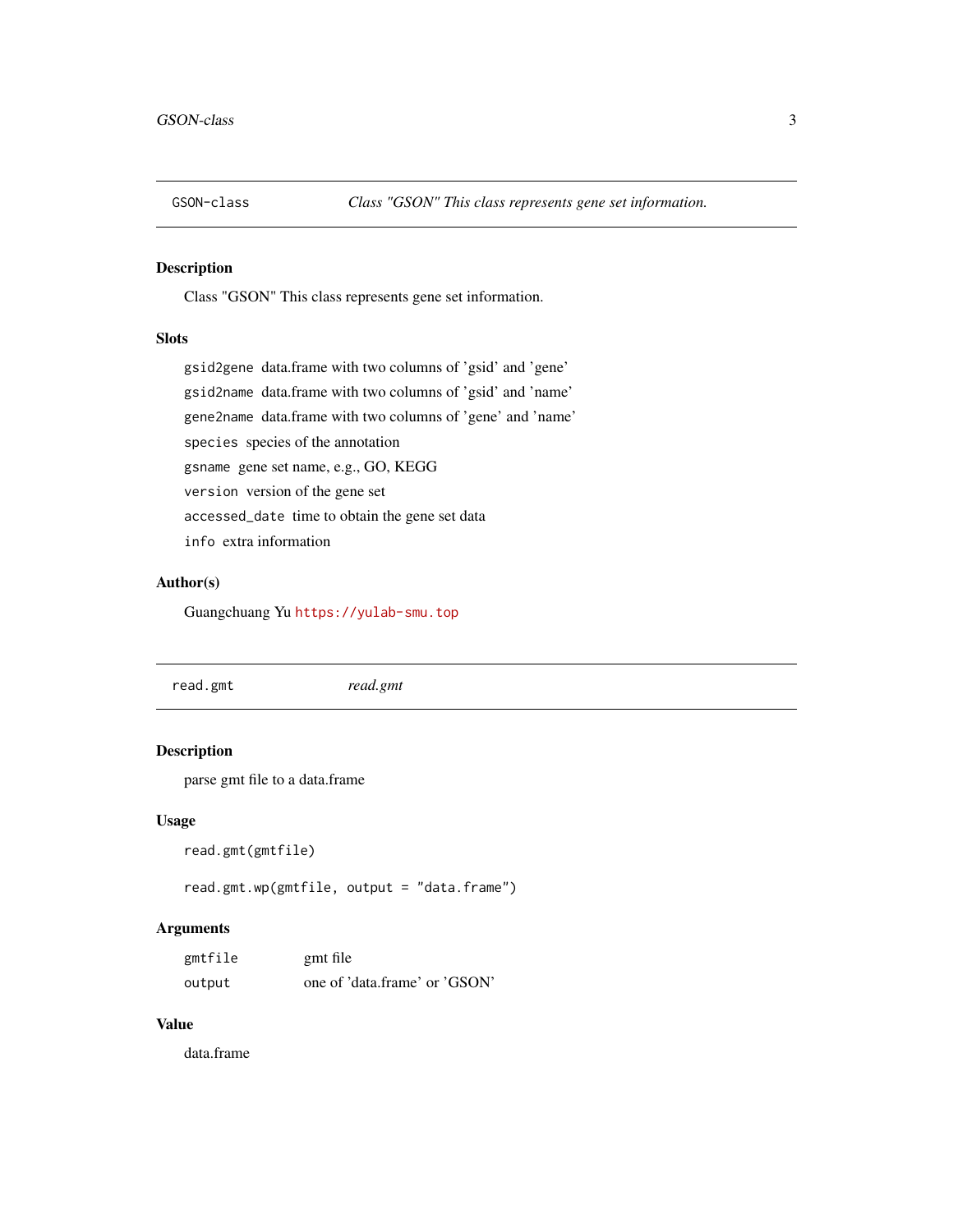#### <span id="page-3-0"></span>Author(s)

Guangchuang Yu

read.gson *read and write gson file*

#### Description

read and write gson file

#### Usage

read.gson(file)

write.gson $(x, \text{ file} = "")$ 

#### Arguments

| file | A gson file     |
|------|-----------------|
| X    | A GSON instance |

#### Value

A GSON instance

#### Examples

```
wpfile <- system.file('extdata', "wikipathways-20220310-gmt-Homo_sapiens.gmt", package='gson')
x <- read.gmt.wp(wpfile, output = "GSON")
f = tempfile(fileext = '.gson')
write.gson(x, f)
read.gson(f)
```
show *show method*

#### Description

show method for GSON instance

#### Usage

show(object)

#### Arguments

object A GSON object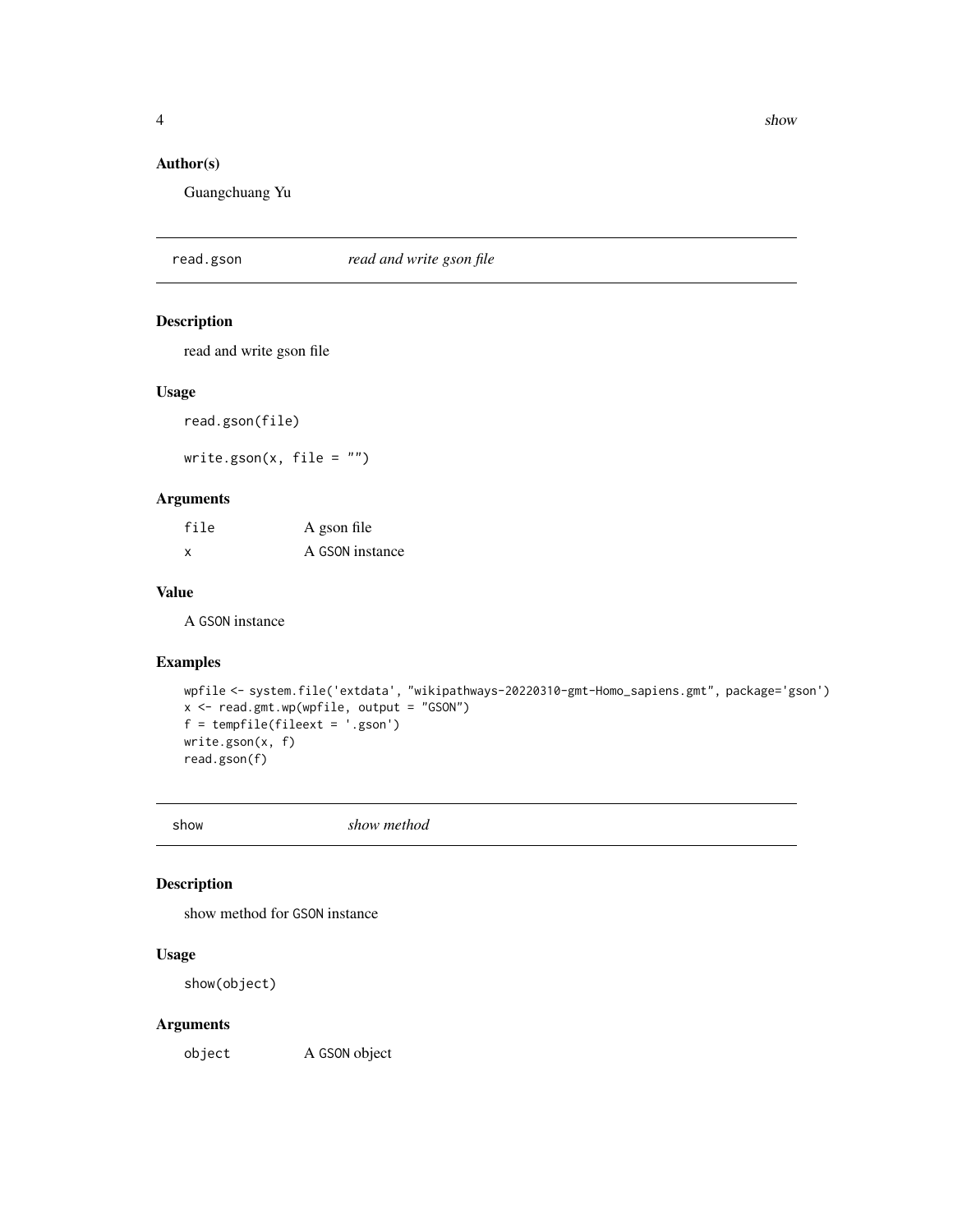#### $s$ how  $5$

#### Value

message

### Author(s)

Guangchuang Yu <https://yulab-smu.top>